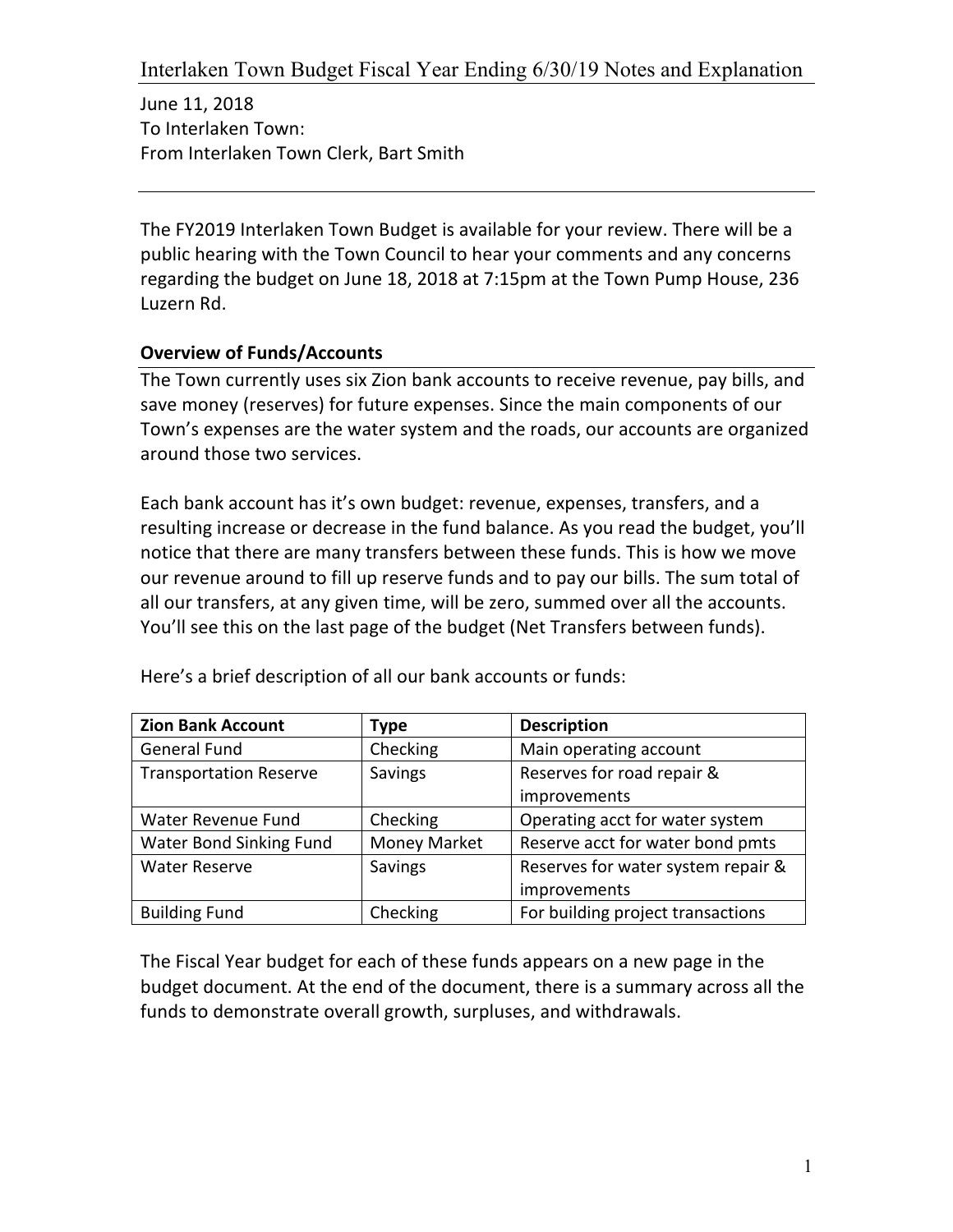## **General Comments –FY2019 Budget**

- **FY2019 Assessments** Interlaken collects revenue from lot owners from two sources: our annual water billing collected by the town, and the annual Wasatch County Tax for our roads. The road tax rate for the town will remain unchanged in FY2019, set at 0.001742. The annual water billing is sent out in January to each individual lot owner. Water rates are updated periodically to adjust for costs associated with the municipal water system. The current water rates were approved on December 11, 2017. The base rates remain the same, \$75 per month for lots with dwellings or building permits, and \$62 per month for vacant lots.
- **Road Capital Improvements** Last year the town invested significantly in our road system. There are no major expenses planned for FY2019. Money will be invested into the road transportation fund this year to add to our reserves.
- **Building Applications** As in FY2018, the town will collect all fees and deposits from the permit applicant in FY2019. The Interlaken Town Council may adjust the fees from time to time, and are set by resolution.
- Water System Upgrade FY2019 is the second year of our 5-year plan for upgrading our water system. FY2018 included a telemetry system upgrade, and the replacement of older meters with newer Ipearl models. More meters will be replace this year as well. In the future, the town will purchase a handheld scanner, so that readings can be taken without uncovering the meter pit.
- **Burgi Hill Ranches** settlement for past road maintenance charges for lower Interlaken Drive. The town is currently pursuing BHR for past due funds owed to Interlaken as parties to the "Freedom Agreement." It's expected that we will settle sometime in FY2019. Rather than estimate the settlement, the council chose to leave this line item blank.
- Legal fees as a new town, we find it necessary to seek legal help to protect our interests and liability, interpret state law, and create and enforce our ordinances. We had some unexpected costs this year and as we move into FY2019, the council felt it wise to continue budgeting for unexpected legal expenses.
- **Town Engineering and other consultation fees** as with our legal counsel, the town-engineering firm of Epic Engineering has played a larger role in the town's management of land use code and permitted building applications. We will continue to budget for these expenses in FY2019.
- **Road Signage** In FY2019, funds will be set aside to add measures to slow traffic through the town. The town is considering stop signs near the Burgi Hill Ranches turn off.
- **Reserve Contributions** The FY2019 budget continues to set aside money for future capital improvements and emergency repairs for both our roads and the water system.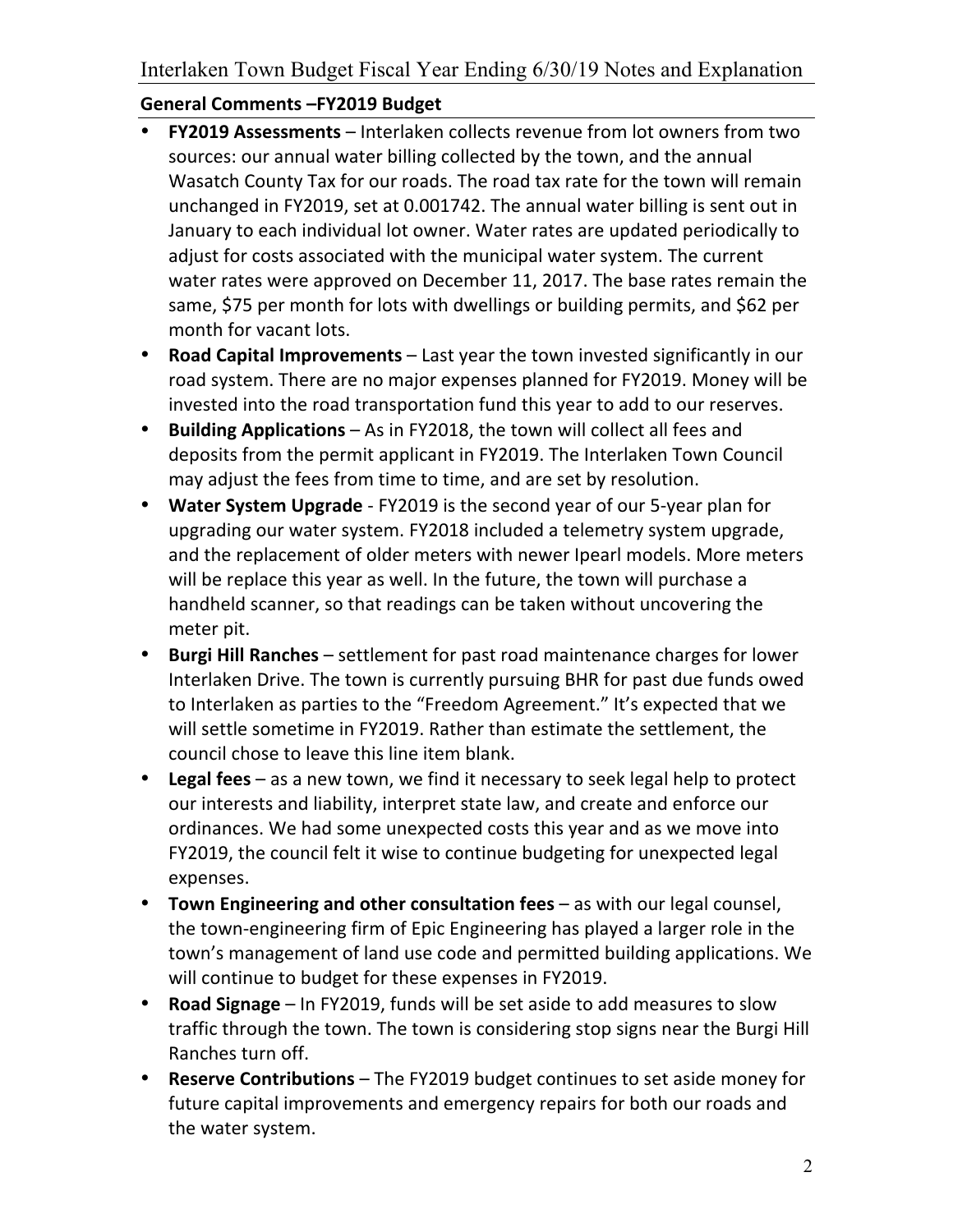## **Details**

The budget document compares three budgets:

- FY2018 **Approved** Budget  $(7/1/17 6/30/18)$
- FY2018 **Actual** Budget (7/1/15 5/31/18)
- FY2019 **Tentative** Budget (7/1/18 6/30/19)

The FY2018 **Actual** Budget cannot be finalized until mid-July when all accounts have been reconciled. The current numbers reflect accounts as of May 31, 2018.

On the next page, you'll find a description of some of the significant changes or highlights in the proposed FY2019 budget.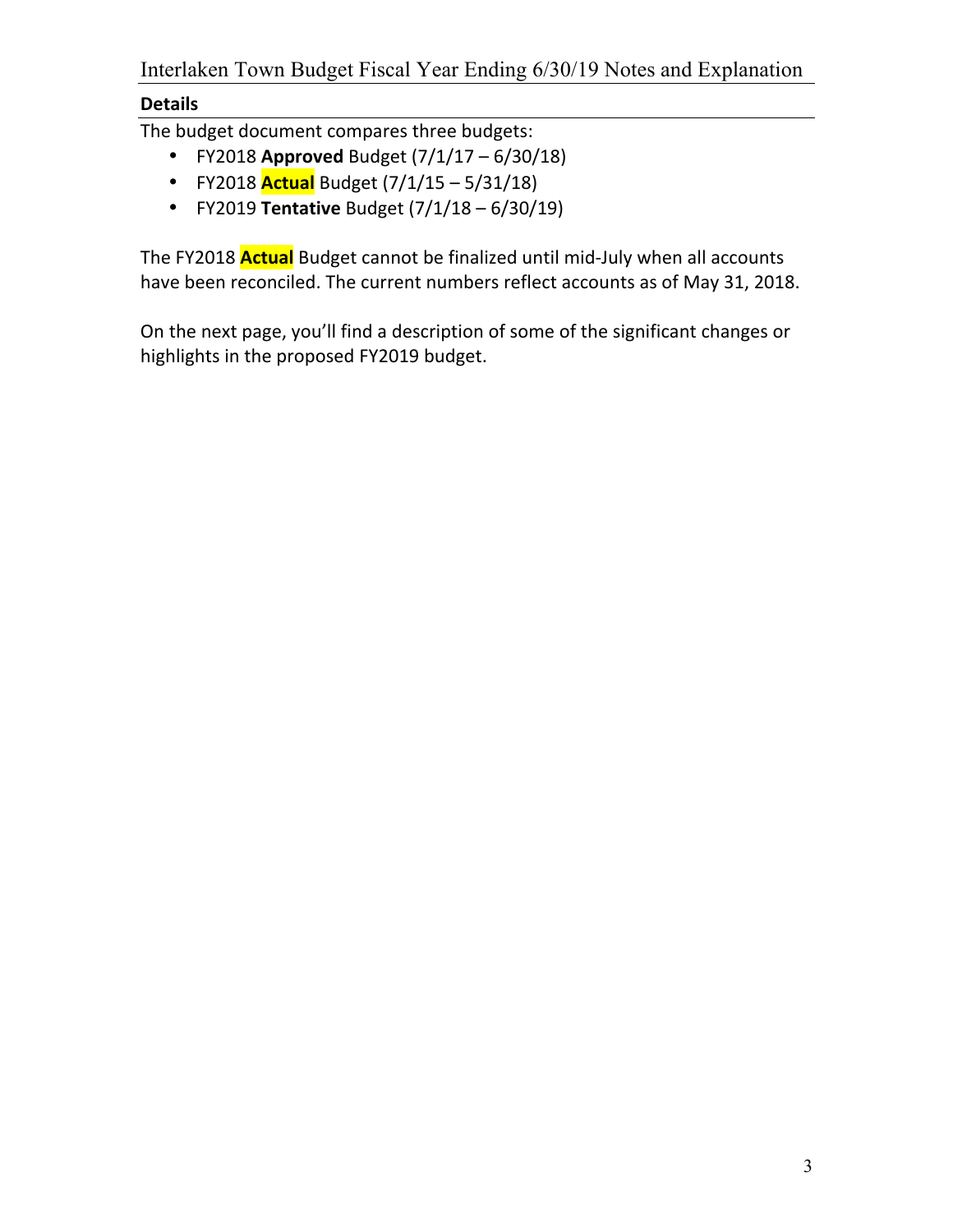| FY2019 Proposed Budget - Notes |                                                                                               |                                            |                                                   |                                                                                                                                           |  |  |
|--------------------------------|-----------------------------------------------------------------------------------------------|--------------------------------------------|---------------------------------------------------|-------------------------------------------------------------------------------------------------------------------------------------------|--|--|
| Line#                          | Item                                                                                          | FY2018<br><b>Budgeted</b><br><b>Amount</b> | <b>FY2019</b><br><b>Proposed</b><br><b>Amount</b> | <b>Notes</b>                                                                                                                              |  |  |
| 11                             | <b>Revenue from BHR Settlement</b>                                                            | \$10,000                                   | SO.                                               | No estimate available.                                                                                                                    |  |  |
| 13                             | B&C Road Tax (estimate)                                                                       | \$18,000                                   | \$18,408                                          | Could increase in 2019 due to changes in<br>state law.                                                                                    |  |  |
| 19                             | Transfer from Building Fund (Application<br>Fees for admin costs)                             | \$2,200                                    |                                                   | \$700 Based on 2 new permit applications.                                                                                                 |  |  |
| 21                             | <b>Transfer from Transportation Reserve</b><br>Fund into General Fund for Capital<br>expenses | \$101,000                                  | \$0                                               | FY2019 Road Capital improvement - none<br>planned.                                                                                        |  |  |
| 38                             | Town Clerk & Webmaster                                                                        | (\$18,000)                                 |                                                   | Includes Town Clerk & Web authoring<br>(\$20,000) payroll. Increased hourly rate from \$25 to<br>\$28, more hours on financial reporting. |  |  |
| 40a                            | Town Council Equipment & Supplies                                                             | (\$950)                                    |                                                   | (\$400) Misc Equipment - new laser printer.                                                                                               |  |  |
| 42                             | Bookkeeping and Accounting                                                                    | (\$7,700)                                  | (\$8,000)                                         | Increased hourly rate for bookkeeping, but<br>fewer hours on financial reporting.                                                         |  |  |
| 44                             | <b>Town Attorney</b>                                                                          | (\$40,000)                                 | (\$30,000)                                        | Expecting less expenses than planned for<br>FY2018.                                                                                       |  |  |
| 51                             | Additional Consulting Fees (Codifiers, etc.)                                                  | (\$10,000)                                 | (\$10,000)                                        | Make available for codifiers or other<br>support in FY2019.                                                                               |  |  |
| 56a                            | Road Signage                                                                                  | (\$1,100)                                  |                                                   | (\$1,000) Stop signs - need an estimate.                                                                                                  |  |  |
| 60                             | Capital Repairs, Maintenance &<br>Improvements                                                | \$0                                        | \$0                                               | FY2019 Road Capital improvement - none<br>planned.                                                                                        |  |  |
| 92                             | Annual Water Utility Base Usage Fee                                                           | \$157,721                                  | \$157,721                                         | FY2019 Based on \$75/\$62 base fee<br>structure, 42 empty lots at \$62.                                                                   |  |  |
| 116                            | Payroll - Water Master & Asst Water<br>Master                                                 | (\$16,800)                                 | (\$16,800)                                        | FY2019 Water master salary unchanged,<br>\$1400 per month shared.                                                                         |  |  |
| 117                            | Meter Repair/Replacement, System<br>Equipment, Supplies                                       | (\$4,700)                                  | (\$8,000)                                         | 20 new Ipearl meters plus additional<br>digouts, equipments.                                                                              |  |  |
| 118                            | Chemicals & Monitoring                                                                        | (\$2,300)                                  | (\$3,000)                                         | FY2019 significant increase - additional<br>testing required.                                                                             |  |  |
| 123                            | Payroll Taxes - Water Master & Asst Water<br>Master                                           | (\$3,200)                                  | (\$1,400)                                         | FY2019 Estimate, based on FY2018<br>actuals.                                                                                              |  |  |